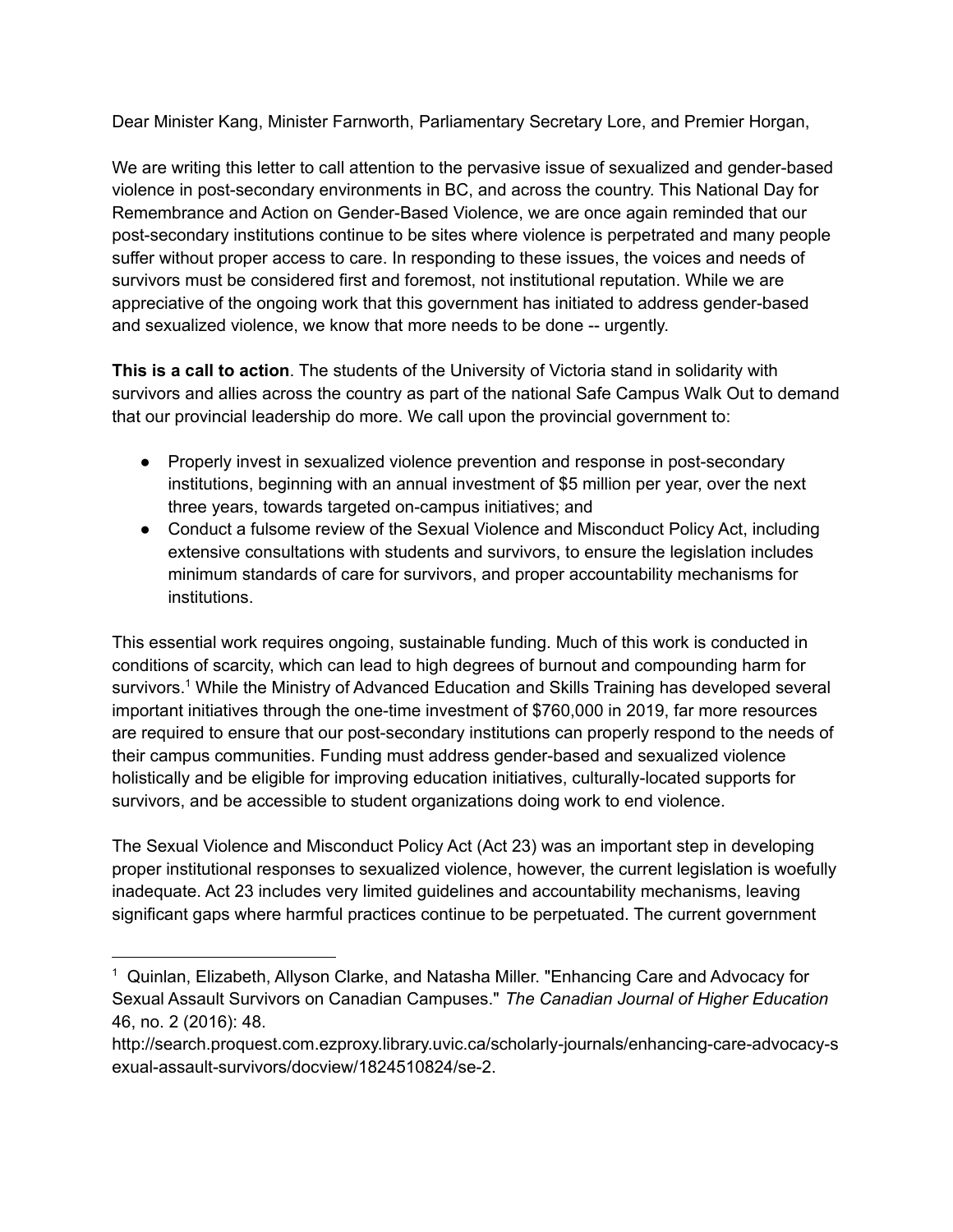has a critical opportunity to act as a leader for the rest of the country on campus sexualized violence by building legislation that reflects the needs and perspectives of survivors.

We are encouraged by the promise of a provincial and national Action Plan to End Gender-based Violence as a critical opportunity to bring about these changes, and we hope to see survivor and student voices meaningfully included in its development.

We wish to reiterate the urgency of these calls to action, and eagerly await your reply. If sexualized and gender-based violence truly have no place on our campuses, then steps must be taken to make this a reality.

Sincerely,

UVic Student Walkout to End Gender-Based Violence

**UVic Student Walkout to End Gender-Based Violence** 

University of Victoria Students' Society



Anti-Violence Project



Gender Empowerment Centre